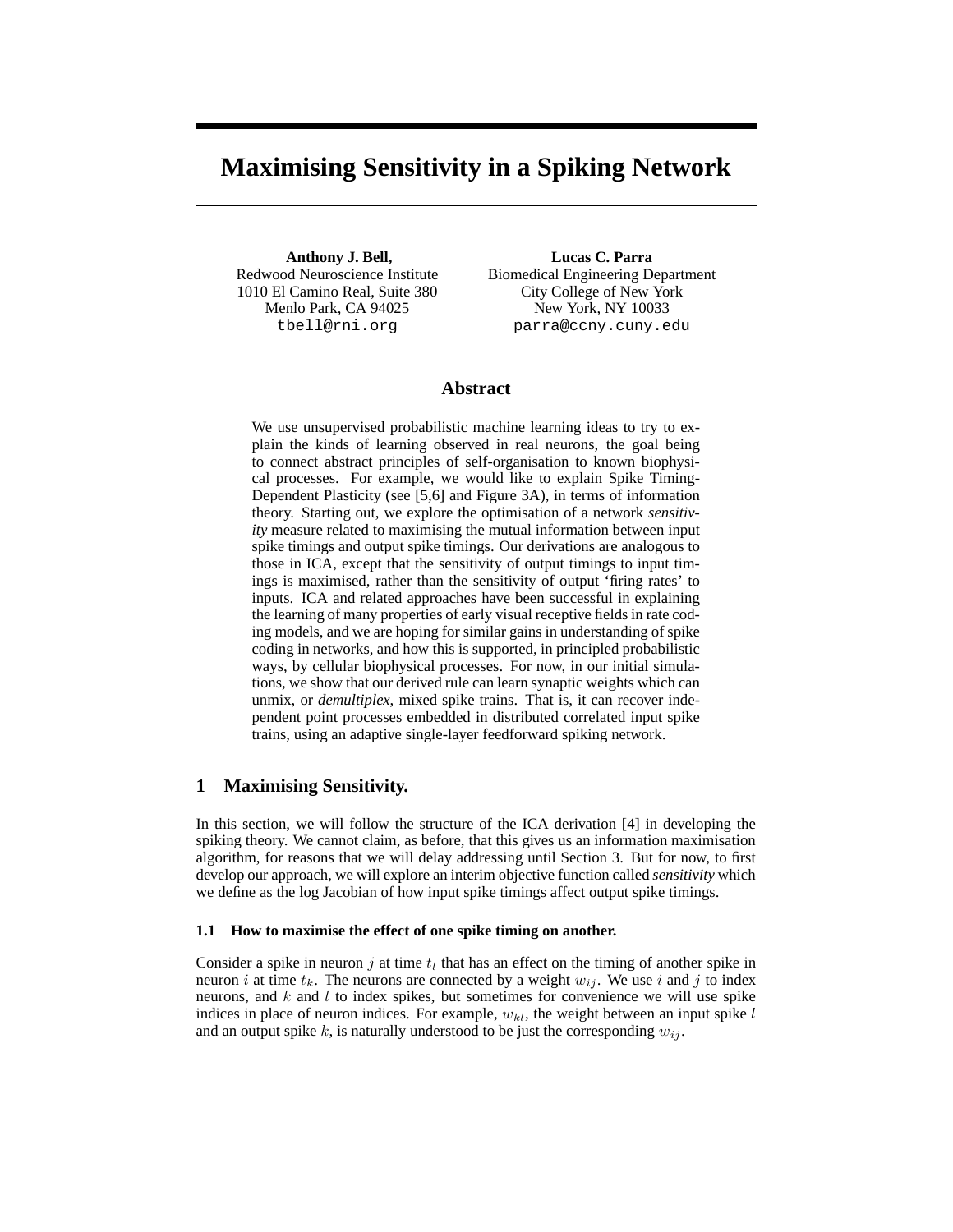

Figure 1: Firing time  $t_k$  is determined by the time of threshold crossing. A change of an input spike time  $dt_l$  affects, via a change of the membrane potential  $du$  the time of the output spike by  $dt_k$ .

In the simplest version of the Spike Response Model [7], spike  $l$  has an effect on spike  $k$  that depends on the time-course of the evoked EPSP or IPSP, which we write as  $R_{kl}(t_k - t_l)$ . In general, this  $R_{kl}$  models both synaptic and dendritic linear responses to an input spike, and thus models synapse type and location. For learning, we need only consider the value of this function when an output spike,  $k$ , occurs.

In this model, depicted in Figure 1, a neuron adds up its spiking inputs until its membrane potential,  $u_i(t)$ , reaches threshold at time  $t_k$ . This threshold we will often, again for convenience, write as  $u_k \equiv u_i(t_k, \{t_l\})$ , and it is given by a sum over spikes l:

$$
u_k = \sum_l w_{kl} R_{kl} (t_k - t_l). \tag{1}
$$

To maximise timing sensitivity, we need to determine the effect of a small change in the input firing time  $t_l$  on the output firing time  $t_k$ . (A related problem is tackled in [2].) When  $t_l$  is changed by a small amount  $dt_l$  the membrane potential will change as a result. This change in the membrane potential leads to a change in the time of threshold crossing  $dt_k$ . The contribution to the membrane potential,  $du$ , due to  $dt_l$  is  $(\partial u_k/\partial t_l)dt_l$ , and the change in du corresponding to a change  $dt_k$  is  $(\partial u_k/\partial t_k)dt_k$ . We can relate these two effects by noting that the total change of the membrane potential du has to vanish because  $u_k$  is defined as the potential at threshold. ie:

$$
du = \frac{\partial u_k}{\partial t_k} dt_k + \frac{\partial u_k}{\partial t_l} dt_l = 0.
$$
 (2)

This is the *total differential* of the function  $u_k = u(t_k, \{t_l\})$ , and is a special case of the implicit function theorem. Rearranging this:

$$
\frac{dt_k}{dt_l} = -\frac{\partial u_k}{\partial t_l} / \frac{\partial u_k}{\partial t_k} = -w_{kl} \dot{R}_{kl} / \dot{u}_k.
$$
\n(3)

Now, to connect with the standard ICA derivation [4], recall the 'rate' (or sigmoidal) neuron, for which  $y_i = g_i(u_i)$  and  $u_i = \sum_j w_{ij} x_j$ . For this neuron, the output dependence on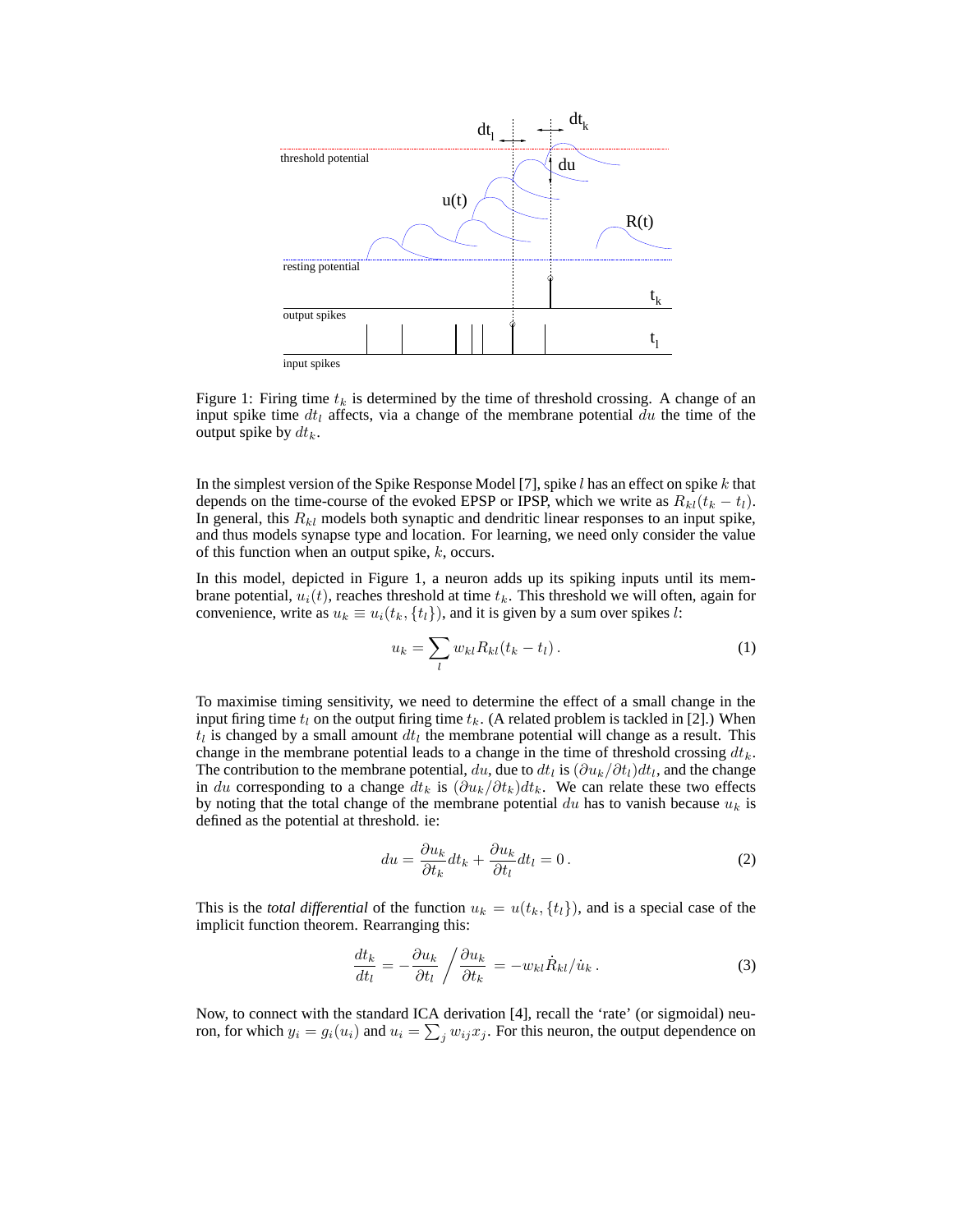input is  $\partial y_i / \partial x_j = w_{ij} g'_i$  while the learning gradient is:

$$
\frac{\partial}{\partial w_{ij}} \log \left| \frac{\partial y_i}{\partial x_j} \right| = \frac{1}{w_{ij}} - f_i(u_i)x_j \tag{4}
$$

where the 'score functions',  $f_i$ , are defined in terms of a density estimate on the summed inputs:  $f_i(u_i) = \frac{\partial}{\partial u_i} \log g'_i = \frac{\partial}{\partial u_i} \log \hat{p}(u_i)$ .

The analogous learning gradient for the spiking case, from (3), is:

$$
\frac{\partial}{\partial w_{ij}} \log \left| \frac{dt_k}{dt_l} \right| = \frac{1}{w_{ij}} - \frac{\sum_a j(a) \dot{R}_{ka}}{\dot{u}_k} \,. \tag{5}
$$

where  $j(a) = 1$  if spike a came from neuron j, and 0 otherwise.

Comparing the two cases in (4) and (5), we see that the input variable  $x_i$  has become the temporal derivative of the sum of the EPSPs coming from synapse  $j$ , and the output variable (or score function)  $f_i(u_i)$  has become  $\dot{u}_k^{-1}$ , the inverse of the temporal derivative of the membrane potential at threshold. It is intriguing (A) to see this quantity appear as analogous to the score function in the ICA likelihood model, and, (B) to speculate that experiments could show that this' voltage slope at threshold' is a hidden factor in STDP data, explaining some of the scatter in Figure 3A. In other words, an STDP datapoint should lie on a 2-surface in a 3D space of  $\{\Delta w, \Delta t, u_k\}$ . Incidentally,  $u_k$  shows up in any learning rule optimising an objective function involving output spike timings.

## **1.2 How to maximise the effect of** N **spike timings on** N **other ones.**

Now we deal with the case of a 'square' single-layer feedforward mapping between spike timings. There can be several input and output neurons, but here we ignore which neurons are spiking, and just look at how the input timings affect the output timings. This is captured in a Jacobian matrix of all timing dependencies we call  $T$ . The entries of this matrix are  $\mathbf{T}_{kl} \equiv \partial t_k / \partial t_l$ . A multivariate version of the *sensitivity* measure introduced in the previous section is the log of the absolute determinant of the timing matrix, ie: log  $|T|$ . The full derivation for the gradient  $\nabla_{\mathbf{W}} \log |\mathbf{T}|$  is in the Appendix. Here, we again draw out the analogy between Square ICA [4] and this gradient, as follows. Square ICA with a network  $y = g(Wx)$  is:

$$
\Delta \mathbf{W} \propto \nabla_{\mathbf{W}} \log |\mathbf{J}| = \mathbf{W}^{-1} - \mathbf{f}(\mathbf{u}) \mathbf{x}^T
$$
 (6)

where the Jacobian J has entries  $\partial y_i/\partial x_j$  and the score functions are now,  $f_i(\mathbf{u})$  =  $-\frac{\partial}{\partial u_i} \log \hat{p}(\mathbf{u})$  for the general likelihood case, with  $\hat{p}(\mathbf{u}) = \prod_i g'_i$  being the special case of ICA. We will now split the gradient in (6) according to the chain rule:

$$
\nabla_{\mathbf{W}} \log |\mathbf{J}| = [\nabla_{\mathbf{J}} \log |\mathbf{J}|] \otimes [\nabla_{\mathbf{W}} \mathbf{J}]
$$
(7)  
= 
$$
[\mathbf{J}^{-T}] \otimes \left[ J_{kl} i(k) \left( \frac{j(l)}{w_{kl}} - f_k(\mathbf{u}) x_j \right) \right].
$$
(8)

In this equation,  $i(k) = \delta_{ik}$  and  $j(l) = \delta_{jl}$ . The righthand term is a 4-tensor with entries  $\partial J_{kl}/\partial w_{ij}$ , and ⊗ is defined as  $\dot{\mathbf{A}} \otimes \mathbf{B}_{ij} = \sum_{kl} A_{kl} B_{klij}$ . We write the gradient this way to preserve, in the second term, the independent structure of the  $1 \rightarrow 1$  gradient term in (4), and to separate a difficult derivation into two easy parts. The structure of (8) holds up when we move to the spiking case, giving:

$$
\nabla_{\mathbf{W}} \log |\mathbf{T}| = [\nabla_{\mathbf{T}} \log |\mathbf{T}|] \otimes [\nabla_{\mathbf{W}} \mathbf{T}] \tag{9}
$$

$$
= \left[\mathbf{T}^{-T}\right] \otimes \left[T_{kl} i(k) \left(\frac{j(l)}{w_{kl}} - \frac{\sum_a j(a) \dot{R}_{ka}}{\dot{u}_k}\right)\right]
$$
(10)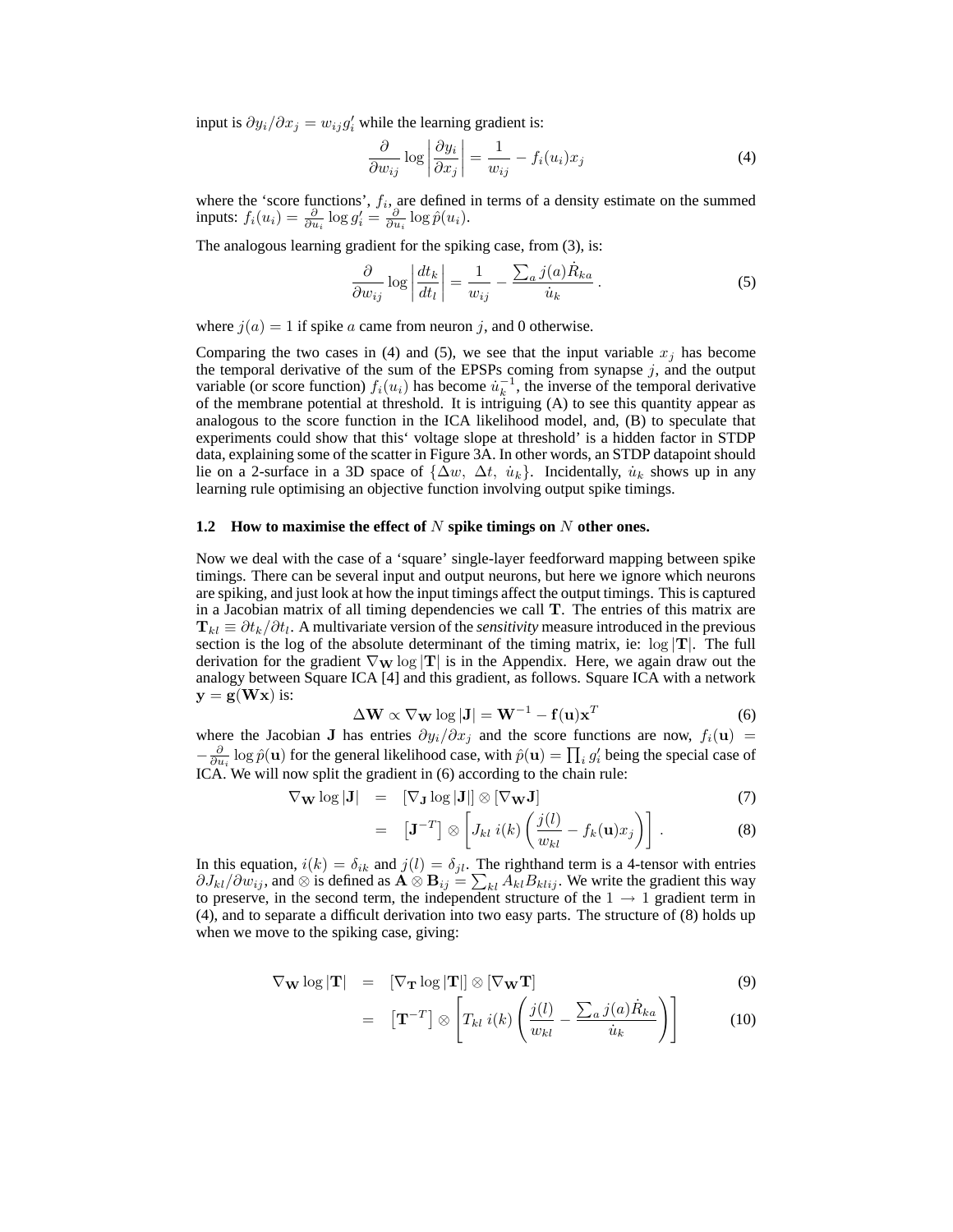where  $i(k)$  is now defined as being 1 if spike k occured in neuron i, and 0 otherwise.  $j(l)$ and  $j(a)$  are analogously defined.

Because the  $T$  matrix is much bigger than the  $J$  matrix, and because it's entries are more complex, here the similarity ends. When (10) is evaluated for a single weight influencing a single spike coupling (see the Appendix for the full derivation), it yields:

$$
\Delta w_{kl} \propto \frac{\partial \log |\mathbf{T}|}{\partial w_{kl}} = \frac{T_{kl}}{w_{kl}} \left( \left[ \mathbf{T}^{-1} \right]_{lk} - 1 \right) , \qquad (11)
$$

This is a non-local update involving a matrix inverse at each step. In the ICA case of (6), such an inverse was removed by the Natural Gradient transform (see [1]), but in the spike timing case, this has turned out not to be possible, because of the additional asymmetry introduced into the T matrix (as opposed to the J matrix) by the  $\dot{R}_{kl}$  term in (3).

## **2 Results.**

Nonetheless, this learning rule can be simulated. It requires running the network for a while to generate spikes (and a corresponding  $T$  matrix), and then for each input/output spike coupling, the corresponding synapse is updated according to (11). When this is done, and the weights learn, it is clear that something has been sacrificed by ignoring the issue of which neurons are producing the spikes. Specifically, the network will often put all the output spikes on one output neuron, with the rates of the others falling to zero. It is happy to do this, if a large  $log |T|$  can thereby be achieved, because we have not included this 'which neuron' information in the objective. We will address these and other problems in Section 3, but now we report on our simulation results on demultiplexing.

#### **2.1 Demultiplexing spike trains.**

An interesting possibility in the brain is that 'patterns' are embedded in spatially distributed spike timings that are input to neurons. Several patterns could be embedded in single input trains. This is called *multiplexing*. To extract and propagate these patterns, the neurons must *demultiplex* these inputs using its threshold nonlinearity. Demultiplexing is the 'point process' analog of the unmixing of independent inputs in ICA. We have been able to robustly achieve demultiplexing, as we now report.

We simulated a feed-forward network with 3 integrate-and-fire neurons and inputs from 3 presynaptic neurons. Learning followed (11) where we replace the inverse by the pseudoinverse computed on the spikes generated during 0.5 s. The pseudo-inverse is necessary because even though on average, the learning matches number of output spikes to number of input spikes, the matrix  $T$  is still not usually square and so its actual inverse cannot be taken.

In addition, in these simulations, an additional term is introduced in the learning to make sure all the output neurons fire with equal probability. This partially counters the ignoral of the 'which neuron' information, which we explained above. Assuming Poisson spike count  $n_i$  for the *i*th output neuron with equal firing rate  $\bar{n}_i$  it is easy to derive in an approximate term that will control the spike count,  $\sum_i (\overline{n}_i - n_i)$ . The target firing rates  $\overline{n}_i$  were set to match the "source" spike train in this example.

The network learns to demultiplex mixed spike trains, as shown in Figure 2. This demultiplexing is a robust property of learning using (11) with this new spike-controlling term.

Finally, what about the spike-timing dependendence of the observed learning? Does it match experimental results? The comparison is made in Figure 3, and the answer is no. There is a timing-dependent transition between depression and potentiation in our result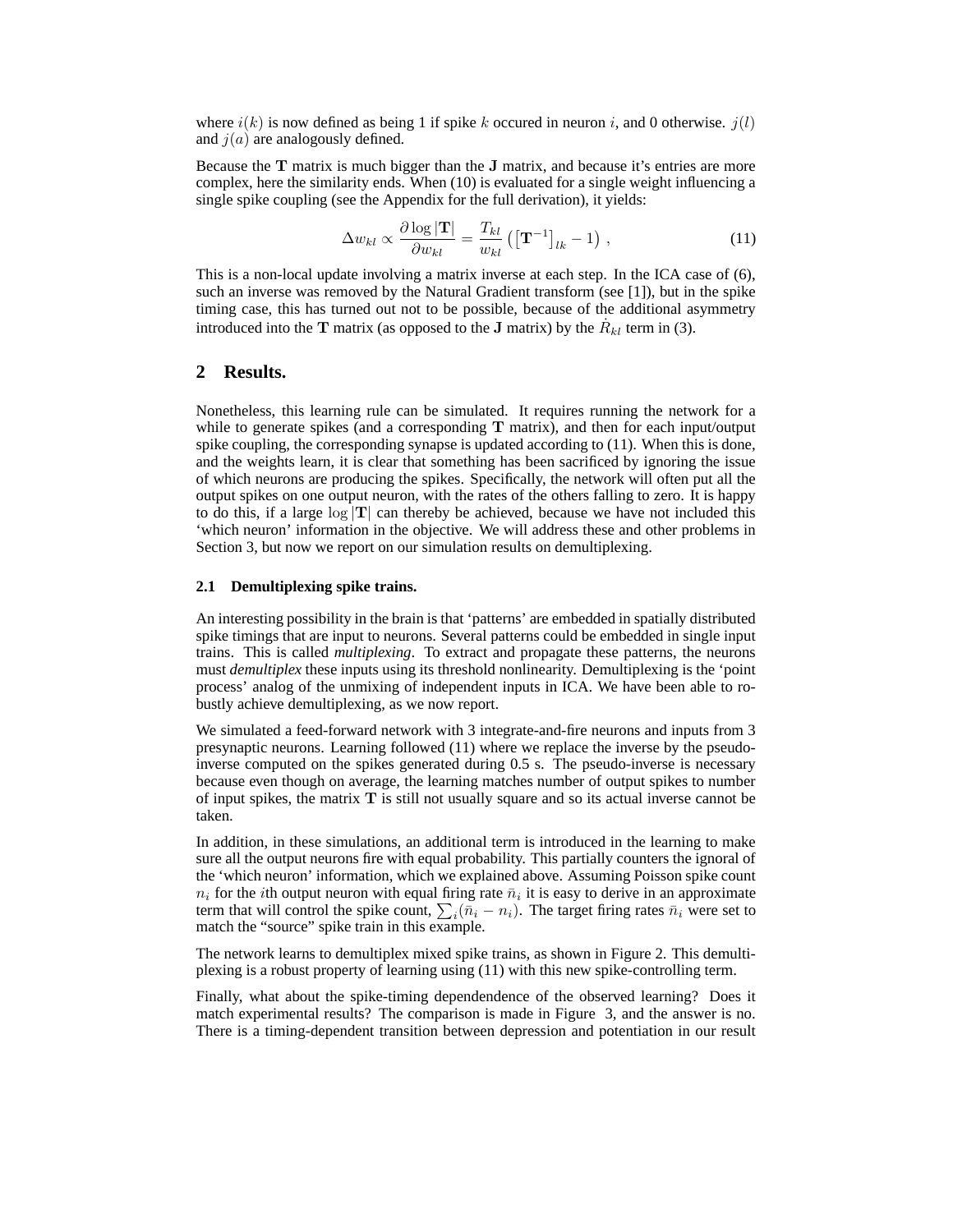

Figure 2: Unmixed spike trains. The input (top lef) are 3 spike trains which are a mixture of three independent Poison processes (bottom left). The network unmixes the spike train to approximately recover the original (center left). In this example 19 spikes correspond to the original with 4 deletion and 2 insertions. The two panels at the right show the mixing (top) and synaptic weight matrix after training (bottom).

in Figure 3B, but it is not a sharp transition like the experimental result in Figure 3A. In addition, it does not transition at zero (ie: when  $t_k - t_l = 0$ ), but at a time offset by the rise time of the EPSPs. In earlier experiments, in which we tranformed the gradient in (11) by an approximate inverse Hessian, to get an approximate Natural Gradient method, a sharp transition did emerge in simulations. However, the approximate inverse Hessian was singular, and we had to de-emphasise this result. It does suggest, however, that if the Natural Gradient transform can be usefully done on some variant of this learning rule, it may well be what accounts for the sharp transition effect of STDP.

# **3 Discussion**

Although these derivations started out smoothly, the reader possibly shares the authors' frustration at the approximations involved here. Why isn't this simple, like ICA? Why don't we just have a nice *maximum spikelihood* model, ie: a density estimation algorithm for multivariate point processes, as ICA was a model in continuous space? We are going to be explicit about the problems now, and will propose a direction where the solution may lie. The over-riding problem is: we are unable to claim that in maximising  $\log |T|$ , we are maximising the mutual information between inputs and outputs because:

**1. The Invertability Problem.** Algorithms such as ICA which maximise log Jacobians can only be called Infomax algorithms if the network transformation is both deterministic *and* invertable. The Spike Response Model is deterministic, but it is not invertable in general. When not invertable, the key formula (considering here vectors of input and output timings,  $t_{in}$  and  $t_{out}$ ) is transformed from simple to complex. ie:

$$
p(\mathbf{t}_{out}) = \frac{p(\mathbf{t}_{in})}{|\mathbf{T}|} \text{ becomes } p(\mathbf{t}_{out}) = \int_{\text{solns } \mathbf{t}_{in}} \frac{p(\mathbf{t}_{in})}{|\mathbf{T}|} d \mathbf{t}_{in} \tag{12}
$$

Thus when not invertable, we need to know the Jacobians of all the inputs that could have caused an output (called here 'solns'), something we simply don't know.

**2. The 'Which Neuron' Problem.** Instead of maximising the mutual information  $I(\mathbf{t}_{out}, \mathbf{t}_{in})$ , we should be maximising  $I(\mathbf{t}_{out}, \mathbf{t}_{in})$ , where the vector  $\mathbf{t}_{in}$  is the timing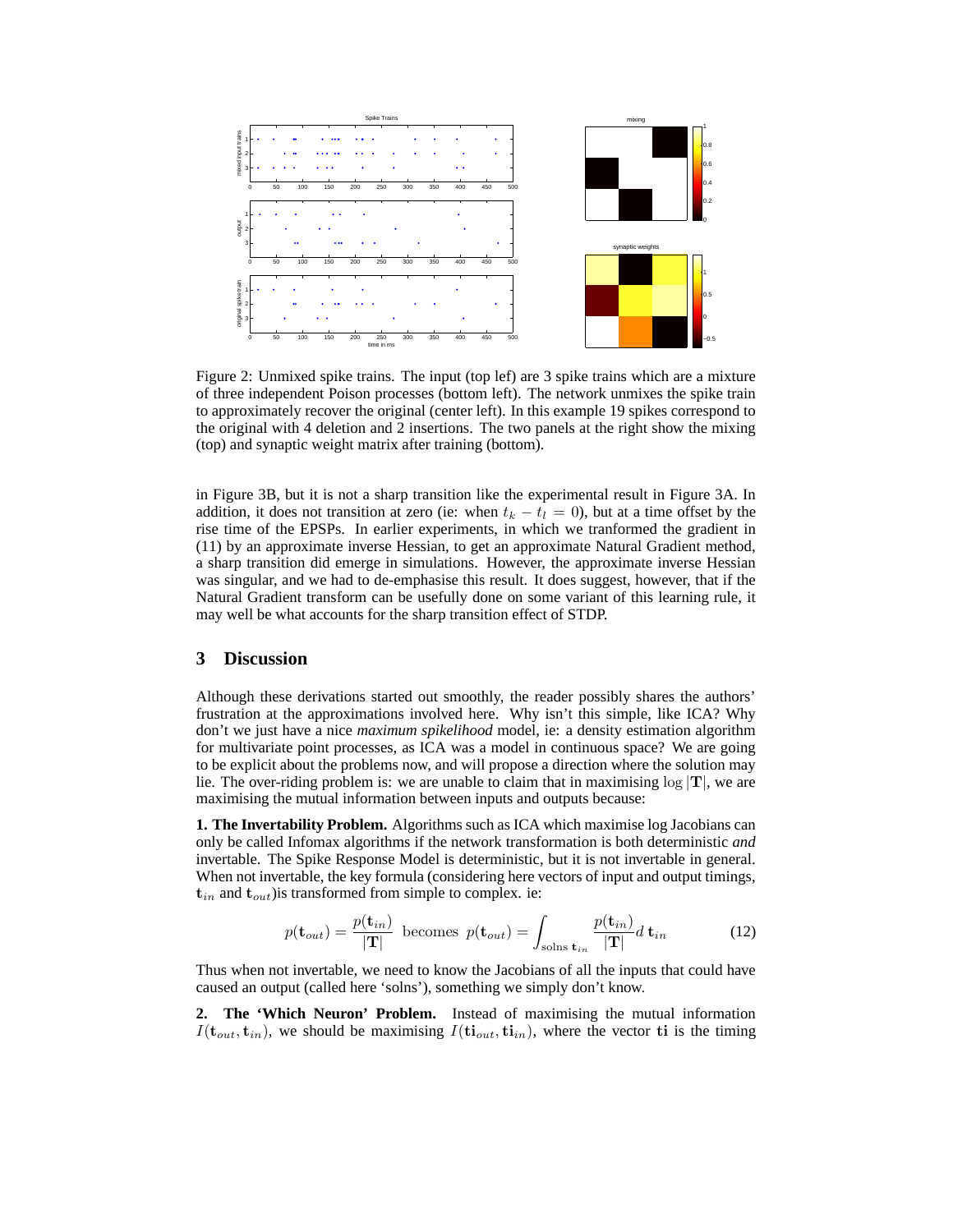

Figure 3: Dependence of synaptic modification on pre/post inter-spike interval. **Left (A):** From Froemke & Dan, Nature (2002)]. Dependence of synaptic modification on pre/post inter-spike interval in cat L2/3 visual cortical pyramidal cells in slice. Naturalistic spike trains. Each point represents one experiment. **Right (B):** According to Equation (11). Each point corresponds to an spike pair between approximately 100 input and 100 output spikes.

vector, t, with the vector, i, of corresponding neuron indices, concatenated. Thus, 'who spiked?' should be included in the analysis as it is part of the information.

**3. The Predictive Information Problem.** In ICA, since there was no time involved, we did not have to worry about mutual informations over time between inputs and outputs. But in the spiking model, output spikes may well have (predictive) mutual information with future input spikes, as well as the usual (causal) mutual information with past input spikes. The former has been entirely missing from our analysis so far.

These temporal and spatial infomation dependencies missing in our analysis so far, are thrown into a different light by a single empirical observation, which is that *Spike Timing-Dependent Plasticity is not just a feedforward computation like the Spike Response Model*. Specifically, there must be *at least a statistical, if not a causal*, relation between a real synapse's plasticity and its neuron's output spike timings, for Figure 3B to look like it does.

It seems we have to confront the need for both a 'memory' (or reconstruction) model, such as the T we have thus far dealt with, in which output spikes talk about past inputs, and a 'prediction' model, in which they talk about future inputs. This is most easily understood from the point of view of Barber & Agakov's variational Infomax algorithm [3]. They argue for optimising a lower bound on mutual information, which, for our neurons', would be expressed using an inverse model  $\hat{p}$ , as follows:

$$
I(\mathbf{ti}_{in}, \mathbf{ti}_{out}) = H(\mathbf{ti}_{in}) - \langle \log \hat{p}(\mathbf{ti}_{in}|\mathbf{ti}_{out}) \rangle_{p(\mathbf{ti}_{in}, \mathbf{ti}_{out})} \le I(\mathbf{ti}_{in}, \mathbf{ti}_{out})
$$
(13)

In a feedforward model,  $H(\mathbf{ti}_{in})$  may be disregarded in taking gradients, leading us to the optimisation of a *'memory-prediction' model*  $\hat{p}(\mathbf{ti}_{in}|\mathbf{ti}_{out})$  related to something supposedly happening in dendrites, somas and at synapses. In trying to guess what this might be, it would be nice if the math worked out. We need a square Jacobian matrix, T, so that  $|\mathbf{T}| = \hat{p}(\mathbf{ti}_{in}|\mathbf{ti}_{out})$  can be our memory/prediction model. Now let's rename our feedforward timing Jacobian T ('up the dendritic trees'), as  $\overline{T}$ , and let's fantasise that there is some, as yet unspecified, feedback Jacobian  $\overline{T}$  ('down the dendritic trees'), which covers electrotonic influences as they spread from soma to synapse, and which  $\overrightarrow{T}$  can be combined with by some operation '⊗' to make things square. Imagine further, that doing this yields a memory/prediction model on the inputs. Then the T we are looking for is  $\vec{T} \otimes \vec{T}$ ,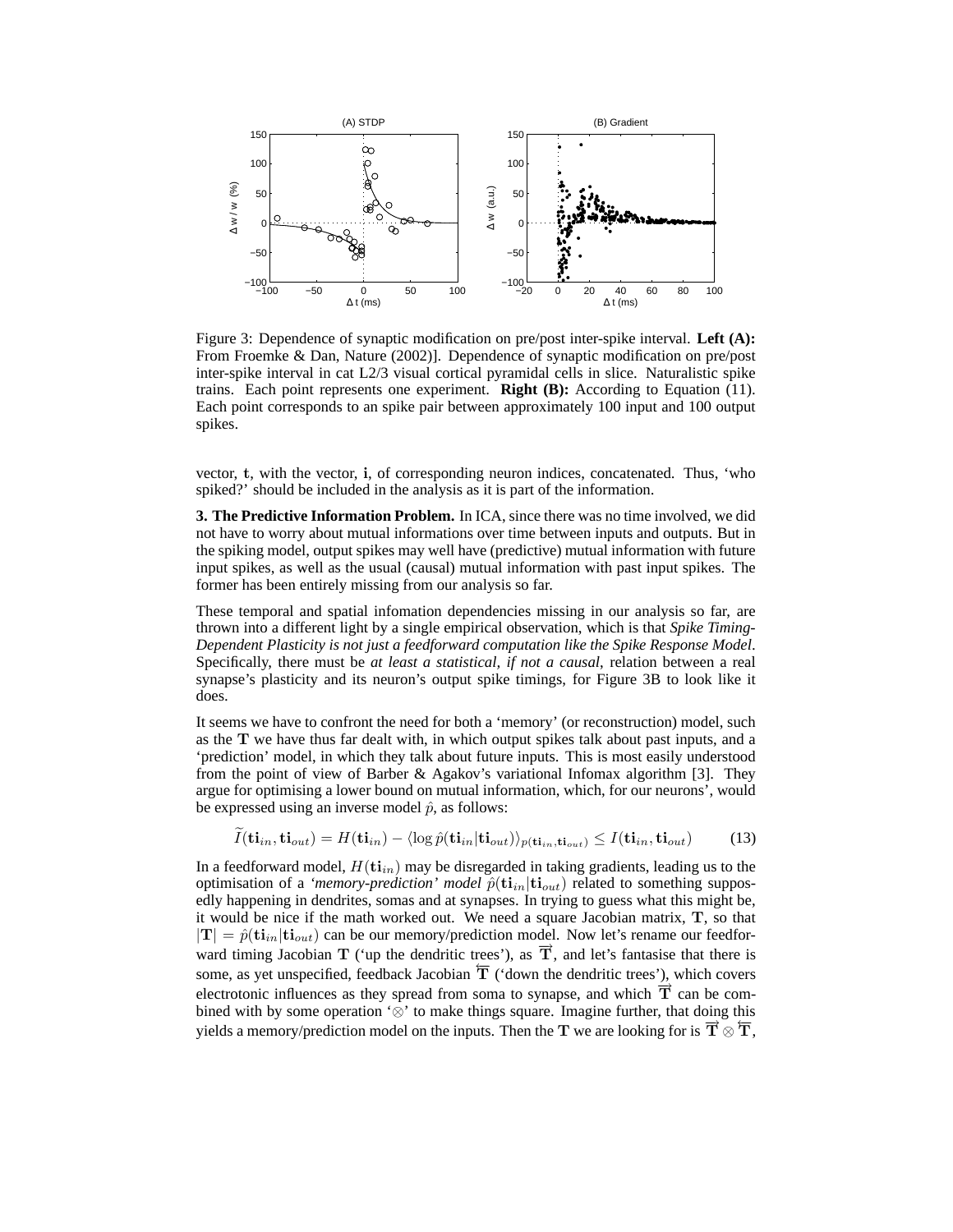and the memory-prediction model is:  $\hat{p}(\mathbf{t} \mathbf{i}_{in} | \mathbf{t} \mathbf{i}_{out}) = \left| \overrightarrow{\mathbf{T}} \otimes \overleftarrow{\mathbf{T}} \right|$ 

Ideally, the entries of  $\overrightarrow{T}$  should be as before, ie:  $\overrightarrow{T}_{kl} = \partial t_k/\partial t_l$ . What should the entries of  $\overline{T}$  be? Becoming just one step more concrete, suppose  $\overline{T}$  had entries  $\overline{T}_{lk} = \partial c_l/\partial t_k$ , where  $c_l$  is some, as yet unspecified, value, or process, occuring at an input synapse when spike l comes in. What seems clear is that ⊗ should combine the correctly tensorised forms of  $\overline{T}$  and  $\overline{T}$  (giving them each 4 indices *ijkl*), so that  $T = \overline{T} \otimes \overline{T}$  sums over the spikes k and l to give a  $I \times J$  matrix, where I is the number of output neurons, and J the number of input neurons. Then our quantity, T, would represent all dependencies of input neuronal activity on output activity, summed over spikes.

Further, we imagine that  $\overline{T}$  contains reverse (feedback) electrotonic transforms from soma to synapse  $\overline{R}_{lk}$  that are somehow symmetrically related to the feedforward Spike Responses from synapse to soma, which we now rename  $\vec{R}_{kl}$ . Thinking for a moment in terms of somatic  $k$  and synaptic  $l$ , voltages  $V$ , currents  $I$  and linear cable theory, the synapse to soma transform,  $\overline{R}_{kl}$  would be related to an *impedance* in  $V_k = I_l \overline{Z}_{kl}$ , while the soma to synapse transform,  $\overline{R}_{lk}$  would be related to an *admittance* in  $I_l = V_k \overline{Y}_{lk}$  [8]. The symmetry in these equations is that  $\overrightarrow{Z}_{kl}$  is just the inverse conjugate of  $\overleftarrow{Y}_{lk}$ .

Finally, then, what is  $c_l$ ? And what is its relation to the calcium concentration,  $\left[Ca^{2+}\right]_l$ , at a synapse, when spike  $l$  comes in? These questions naturally follow from considering the experimental data, since it is known that the calcium level at synapses is the critical integrating factor in determining whether potentiation or depression occurs [5].

# **4 Appendix: Gradient of** log |T| **for the full Spike Response Model.**

Here we give full details of the gradient for Gerstner's Spike Response Model [7]. This is a general model for which Integrate-and-Fire is a special case. In this model the effect of a presynaptic spike at time  $t_l$  on the membrane potential at time t is described by a post synaptic potential or spike response, which may also depend on the time that has passed since the last output spike  $t_{k-1}$ , hence the spike response is written as  $R(t - t_{k-1}, t - t_l)$ . This response is weighted by the synaptic strength  $w_l$ . Excitatory or inhibitory synapses are determined by the sign of  $w_l$ . Refractoriness is incorporated by adding a hyper-polarizing contribution (spike-afterpotential) to the membrane potential in response to the last preceding spike  $\eta(t - t_{k-1})$ . The membrane potential as a function of time is therefore given by

$$
u(t) = \eta(t - t_{k-1}) + \sum_{l} w_l R(t - t_{k-1}, t - t_l).
$$
 (14)

We have ignored here potential contributions from external currents which can easily be included without modifying the following derivations. The output firing times  $t_k$  are defined as the times for which  $u(t)$  reaches firing threshold from below. We consider a dynamic threshold,  $\vartheta(t - t_{k-1})$ , which may depend on the time since that last spike  $t_{k-1}$ , together then output spike times are defined implicitly by:

$$
t = t_k : u(t) = \vartheta(t - t_{k-1})
$$
 and  $\frac{du(t)}{dt} > 0$ . (15)

For this more general model  $T_{kl}$  is given by

$$
T_{kl} = \frac{dt_k}{dt_l} = -\left(\frac{\partial u}{\partial t_k} - \frac{\partial \vartheta}{\partial t_k}\right)^{-1} \frac{\partial u}{\partial t_l} = \frac{w_{kl}\dot{R}(t_k - t_{k-1}, t_k - t_l)}{\dot{u}(t_k) - \dot{v}(t_k - t_{k-1})},\tag{16}
$$

where  $\dot{R}(s, t)$ ,  $\dot{u}(t)$ , and  $\dot{\theta}(t)$  are derivatives with respect to t. The dependence of  $T_{kl}$  on  $t_{k-1}$  should be implicitly assumed. It has been omitted to simplify the notation.